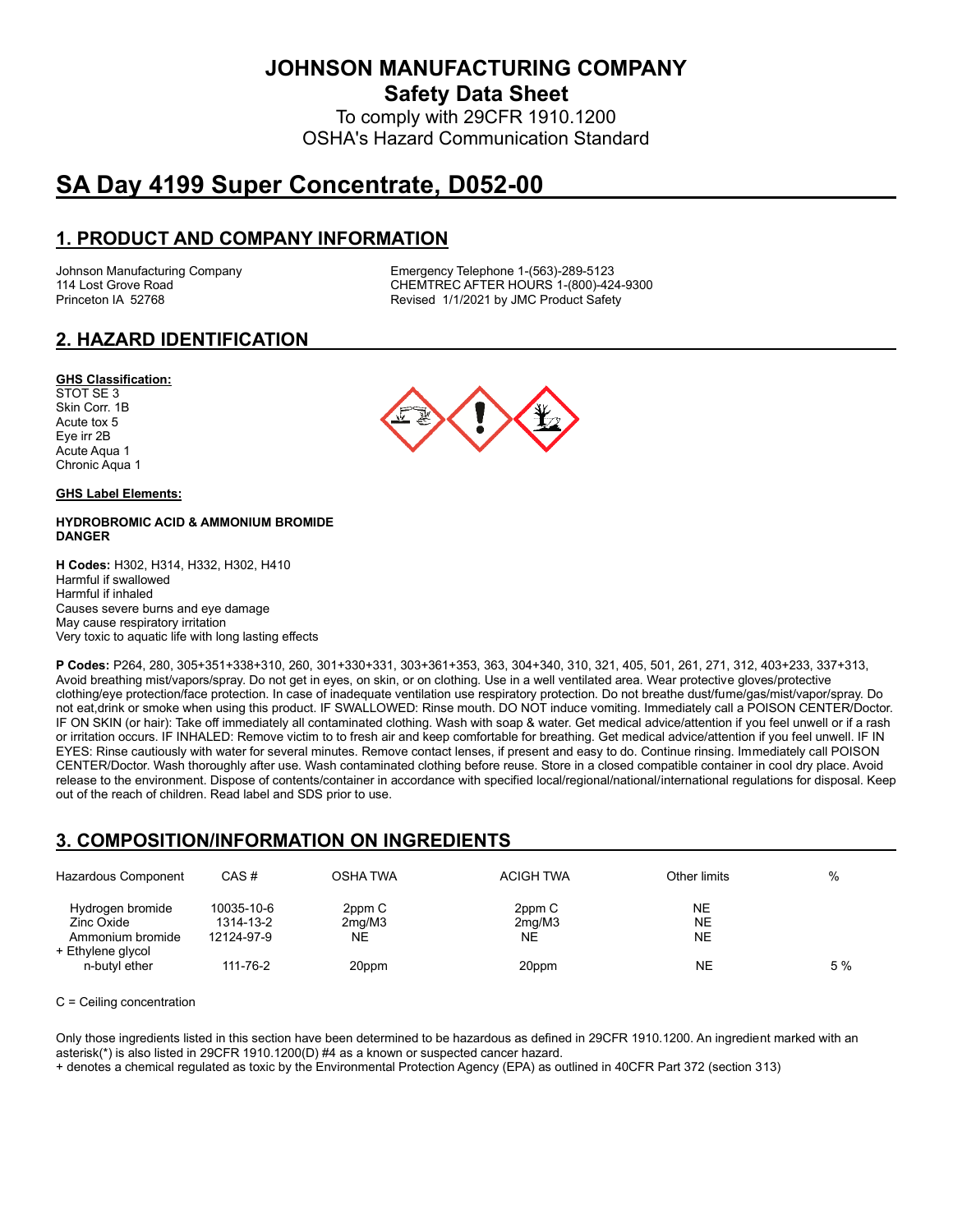# **4. FIRST AID MEASURES**

**Signs and symptoms of exposure**: Inhalation-Nose & throat irritation,headache, dizziness, difficulty breathing, coughing. Ingestion-nausea, vomiting, cramps. Skin-redness, burning, rash, dryness. Eye-redness, burning, tearing, blurred vision.

#### **Emergency first aid procedures**:

Skin: Flush with water immediately - Seek medical attention if required. Eyes: Flush with water for 15 minutes - Seek medical attention. Ingestion: Drink large amounts of water, DO NOT induce vomiting-seek medical attention. Never give anything by mouth to an unconscious person. Inhalation: Remove to fresh air. Support respiration if required. Seek medical attention if required.

### **5. FIREFIGHTING MEASURES**

**Extinguishing media**: dry chemical.

**Special fire fighting procedures**: use self sustaining respiratory suit. **Unusual Fire and Explosion Hazards**: May release bromine, carbon monoxide, ammonia, carbon dioxide, hydrobromic acid, various organics.

### **6. ACCIDENTAL RELEASE MEASURES**

**Methods and materials**: Flush into chemical sewer or soak up with a suitable absorbent. Wear adequate protection as described in section 8. **Environmental Precautions:** Avoid release to the environment. Collect spillage.

### **7. HANDLING & STORAGE**

Wash thoroughly after use. Wash contaminated clothing before reuse. Store in a closed corrosive resistant container, with corrosive resistant liner, in cool dry place. Keep out of the reach of children. Read label and SDS prior to use.

# **8. EXPOSURE CONTROLS/PERSONAL PROTECTION**

**Occupational Exposure Limit Values:** See section 3. Respiratory Protection (type): Acid mask required for fumes above TWA. Ventilation: Local Exhaust preferred Special: NE Mechanical: OK Other: NE Protective Gloves: plastic or rubber Eye Protection: Goggles or face shield Other Protective Clothing or Equipment: as required to avoid contact. Work/Hygienic Practices: Wash after use. Follow good industrial hygienic practices.

# **9. PHYSICAL AND CHEMICAL PROPERTIES**

Boiling Point: 215 F Specific Gravity: 1.75 Vapor Pressure (mm Hg): 17 Vapor Density: 0.958 Evaporation Rate: <1 (butyl acetate=1) Solubility in water: 100% Flash Point: NE (TOC) Flammable Limits: lel: NE uel: NE Appearance and odor: Cloudy to white liquid, acidic odor.

### **10. STABILITY AND REACTIVITY**

**Stability** : STABLE Conditions to avoid : none

**Incompatibility (materials to avoid)**: strong bases & acids, oxidizers, sulfides, halogens. **Hazardous Decomposition or Byproducts (incomplete combustion)**: May release, bromine, carbon monoxide, ammonia carbon dioxide, hydrobromic acid, various organics.

**Hazardous Polymerization**: WILL NOT OCCUR Conditions to avoid: none

# **11. TOXICOLOGICAL INFORMATION**

**Routes of entry: Inhalation: yes Skin: yes Ingestion: yes** 

**Health Hazards (acute and chronic):** Contact with material or fumes may cause skin, eye and respiratory tract irritation or burns, some possibly severe. Eye injury may be severe and permanent. Ingestion may result in digestive tract irritation or burns. Moderately toxic by ingestion and inhalation. Repeated or gross inhalation of fumes or mist may cause asthma. May cause sensitization. Chronic exposures may result in blood, kidney and